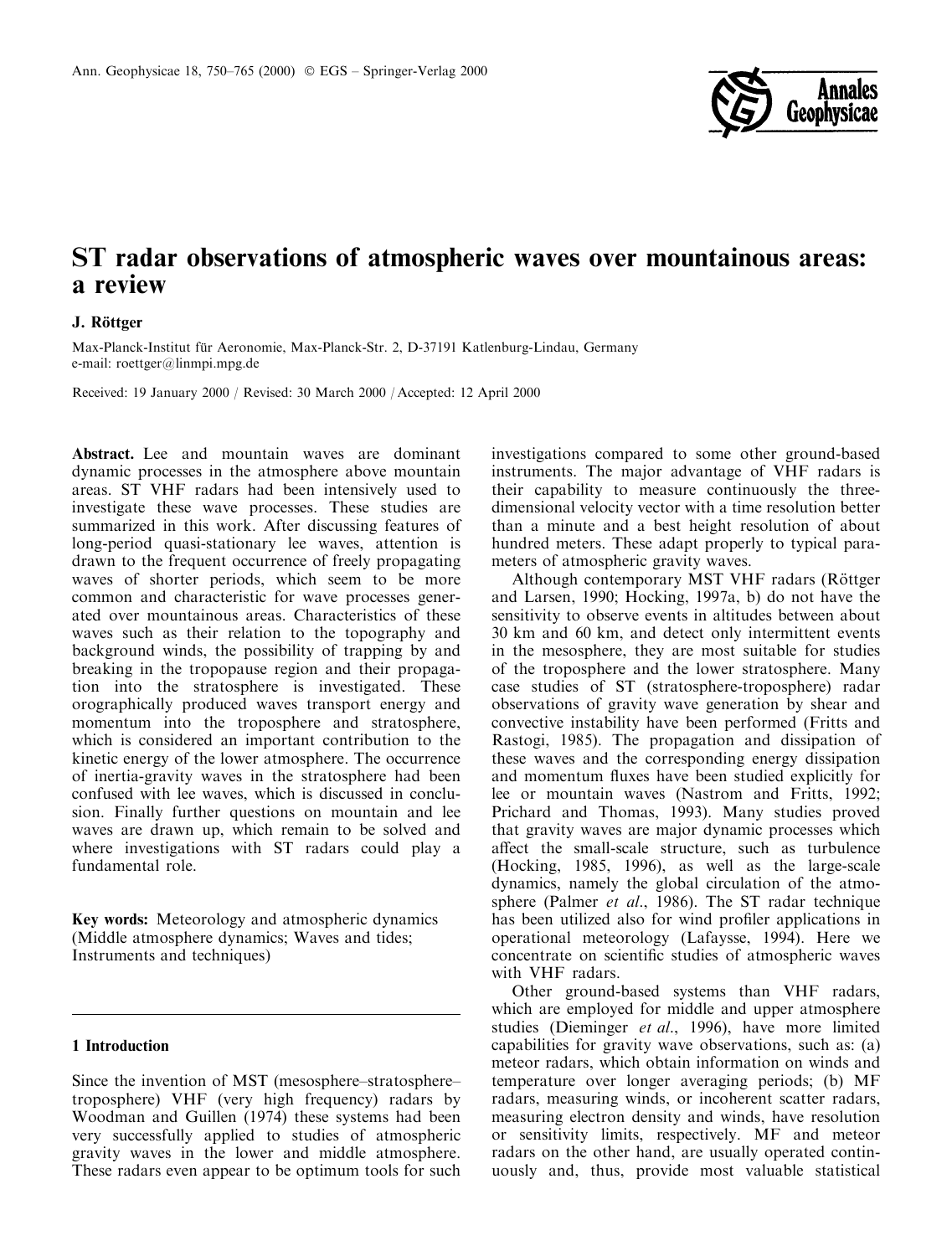information; (c) lidars are mostly restricted to nighttime observations and can exceptionally measure velocities with sufficient time resolution, and can also measure temperature and minor constituents profiles; (d) airglow spectrometers, which are confined to nighttime, too, cover only a limited altitude range near the mesopause, but they can provide a two-dimensional image. The latter can also be achieved with visual or photographic methods, which image larger scale wave structures in the mesosphere (noctilucent clouds, NLC) and in the stratosphere (polar mesosphere clouds, PSC) in polar regions.

These methods mentioned apply to the middle atmosphere, whereas we will concentrate in this article on observations of waves in the lower atmosphere, i.e., the troposphere and stratosphere. It can be very valuable for this purpose to combine VHF radar observations with lidar (Mitchell et al., 1994), with aircraft and balloon (Caccia et al., 1997a) and with synoptic weather information (Rechou et al., 1998), although we will show that also VHF radar observations on their own can provide most valuable information on wave features in the atmosphere.

Optical imaging in two dimensions of tropospheric and stratospheric waves has also been done. The observations of the PSC are an obvious example for this (Enell et al., 1999). Imaging at larger dimensions cannot be furnished by MST radars unless a network of radars is employed. However, ST VHF radars in a suitable configuration, deliver height profiles of many essential parameters of gravity waves, such as the velocity amplitude in three dimensions, phase velocities and wavelengths, the Doppler shift of gravity waves due to the mean wind and the deposition of energy and momentum. In order to measure such wave characteristics, co-planar antenna-beam directions (Vincent and

Reid, 1983), a set of closely spaced radars (e.g., Ecklund et al., 1985), post-beam-steering (e.g. Röttger and Ierkic, 1985), and multiple antenna beam directions can be employed (e.g., Czechowsky and Rüster, 1997).

It is still difficult even so, to trace gravity waves which are propagating horizontally over larger distances, since the MST radars observe only a limited region overhead their location. This limitation is principally not a hindrance when studying quasi-stationary waves, such as mountain or lee waves, which are generated by a steady wind blowing over a corrugated terrain. Figure 1 shows the undulation of streamlines of air flow, which is distorted by an obstacle on the ground, i.e., a mountain ridge (Scorer, 1997). Such a distortion can propagate from the ground upwards into the troposphere and middle atmosphere. The parameters of such a lee wave depend on the wind and temperature profile, and the topography where they are generated. These waves can often be observed visually from the ground as typical periodical and lense-like cloud structures (e.g., Scorer, 1978, 1997) and from space as long wave trains (e.g., Eckermann and Preusse, 1999). The lenticularis clouds form in the cold phase of the lee waves (thick sections of the stream-lines lines in Fig. 1). It can be noticed in Fig. 1 that radiosonde balloons, when carried by the background wind, pass through different phases of such a wave. Using radiosonde data alone will consequently make interpretation of the dynamical processes, governing these waves, quite tedious.

We have to add here that lee waves, which propagate into the polar stratosphere can produce PSC. Chemical processes in these clouds are causing destruction of ozone (Cariolle et al., 1989; De Rudder et al., 1996; Tie et al., 1996). It is not the purpose of this study to discuss ozone destruction, but it is noticed that ST radar observations in polar regions contribute to the under-



Fig. 1. Air flow over a mountain ridge generating a train of lee waves aloft. The change of phase and amplitude with altitude is caused by a change of the mean wind and temperature, as shown in the left-hand panel (from Scorer, 1997, Copyright John Wiley)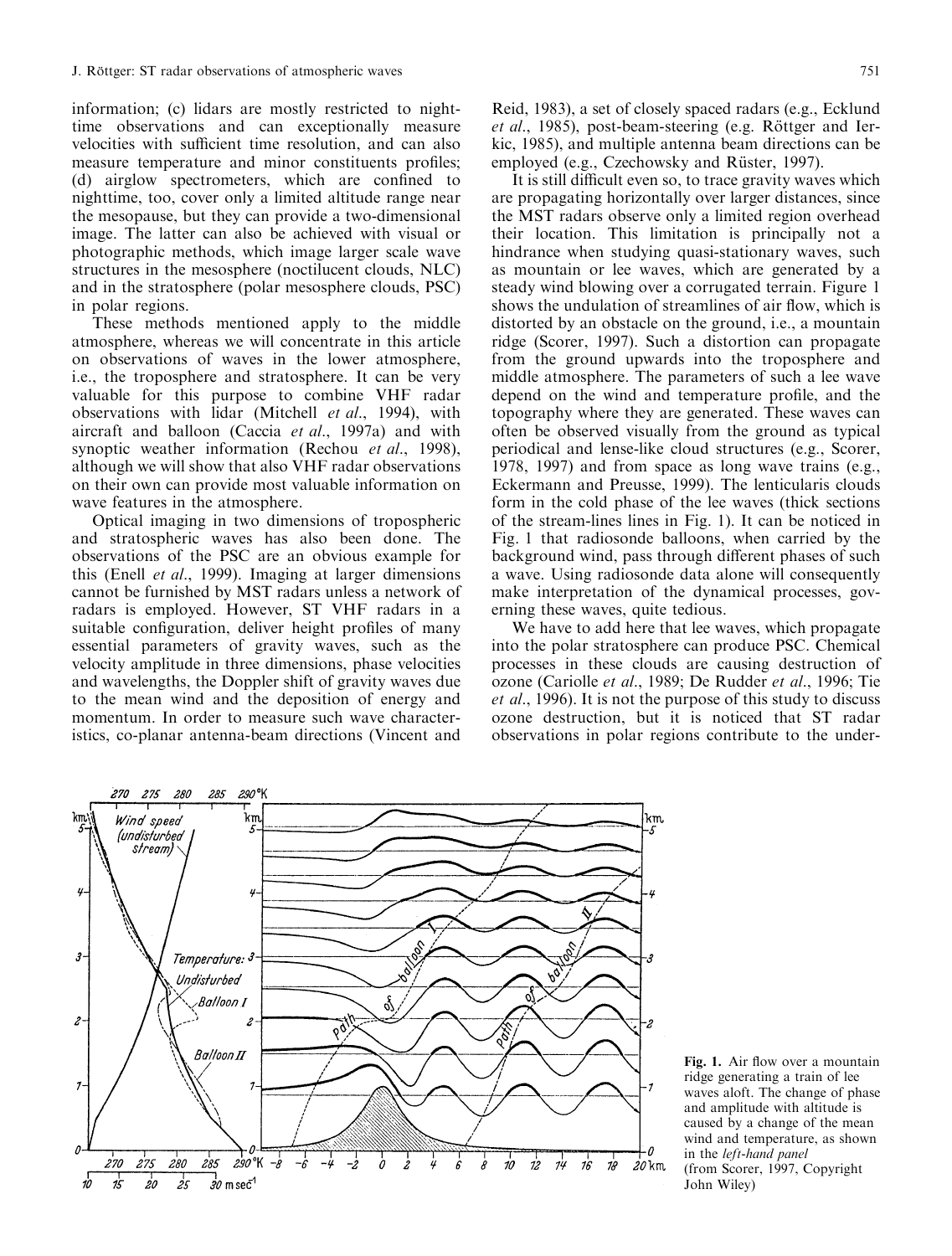standing of the dynamical processes (Rechou et al., 1999), which are responsible for the formation of a certain kind of PSC. Lidar observations are also most valuable for such studies of PSC, since they detect scatter from the ice particles in the PSC (Fricke et al., 1998) and further deliver temperatures (Hansen and Hoppe, 1997; Mehrtens et al., 1997). The combination of ST radars, providing three-dimensional wind profiles, and lidar furnishing temperatures and PSC structures, is highly advisable for such studies in Arctic regions.

In this paper we will describe some ST radar observations of orographically generated waves and how they can contribute further to the understanding of such impressive wave features. Several ST radars have been used for this purpose, in particular the ones in regions of elevated orography apt to excite mountain lee waves.

For example, ST radar observations of mountain or lee waves were made in the Harz mountains, Germany (Röttger et al., 1981; Schlüter, 1993), near the Alps in France (Ecklund et al., 1985; Ralph et al., 1992; Caccia et al., 1997b), close to the Rocky Mountains in Colorado, USA (Ecklund et al., 1982; Nastrom et al., 1987), in the mountain terrain of Wales near Aberystwyth, UK (Prichard et al., 1995), on the island of Puerto Rico (Hines, 1988) although such waves were later identified as inertia-gravity waves, observations of mountain waves close to the Andes in Peru (Liziola and Balsley, 1997), in Taiwan (Röttger et al., 1990), in Sondrestromfjord, Greenland (Mikkelsen, personal communication, 1999), over islands in the equatorial Pacific (Balsley and Carter, 1989), at the northern Scandinavian mountain ridge in Andoya, Norway (Hoffmann et al., 1999), and Kiruna, Sweden (Stebel et al., 1997), and most recently on the island of Spitzbergen (Röttger, 2000).

Although not always immediately evident in wind profiles measured over uneven terrain, it has to be assumed that such orographically generated waves exist in many observational data sets. Thus, certain precautions should apply in the interpretations of larger-scale features in the wind, such as those applied to wind profiling (Lafaysse, 1994). However, we are not discussing here the effects of mountains on meso-scale and synoptic-scale flows (Sun and Chern, 1993; Takayabu et al., 1996), but we notice that mountain waves have an effect on meso-scale stratospheric temperature anomalies (Leutbecher and Volkert, 1996) and on winds in the middle atmosphere (Bacmeister, 1993). Studies have also been performed to distinguish slowly varying mountain and lee waves from inertia gravity waves (Cornish and Larsen, 1989; Cho, 1995) or vortical modes (Worthington and Thomas, 1998).

Here, we first describe an early example of wave observations with the SOUSY-VHF-Radar, assumed to be a feature of a lee wave, and add a short description of lee wave generation and propagation over the Harz mountains. Thereafter we will try to summarize some pertinent lee and mountain wave observations made i.e., with the Aberystwyth VHF Radar in Wales, UK, ST wind profilers in southern France, and the VHF radars ALOMAR SOUSY in Andoya, Norway and ESRAD

operated by ESRANGE in Kiruna, Sweden. We also add a short discussion of long-period waves, which were observed at the MU radar in Japan and the Arecibo Observatory, since it was presumed that the latter could be mountain waves.

This work is not to be regarded as providing a fully concise examination and a critical assessment of mountain/lee wave investigations. It essentially confines itself to a summary of the radar observations and the corresponding interpretations. It is somewhat dominated by observations with the Aberystwyth VHF radar since most of the investigations of lee waves were done with this instrument. The author has tried to abstain from combining the results, which are obtained at many different locations and under quite diversified atmospheric conditions, into an ultimately comprehensive depiction and interpretation of lee wave characteristics.

#### 2 Quasi-stationary lee waves detected by ST radar

Wind profiles observed with ST radar often show a wavelike pattern with vertical wavelength of a few kilometers. An example of a longer lasting event is shown in Fig. 2, which presents height profiles of wind speed U and direction  $\alpha$ . This snapshot of a longer data series was an averaged over 27 min, but it shows the essentials. Superimposed on the background wind was an oscillating pattern with a perturbation of wind speed and direction with height. Röttger et al. (1981) did not attribute this pattern to a synoptic or meso-scale disturbance but assumed that such a perturbation is a signature of a gravity wave. Given the mountainous location of the SOUSY VHF Radar, it was supposed



Fig. 2. Profiles of wind speed U and direction  $\alpha$  measured with the SOUSY-VHF-Radar in the spaced antenna mode (after Röttger and Czechowsky, 1981). Individual data points were obtained during an analysis period of 40 s. The scatter of these distributions results from natural variability of the wind, except at altitudes around  $10-11$  km and above 14 km, where the signal-to-noise ratio was small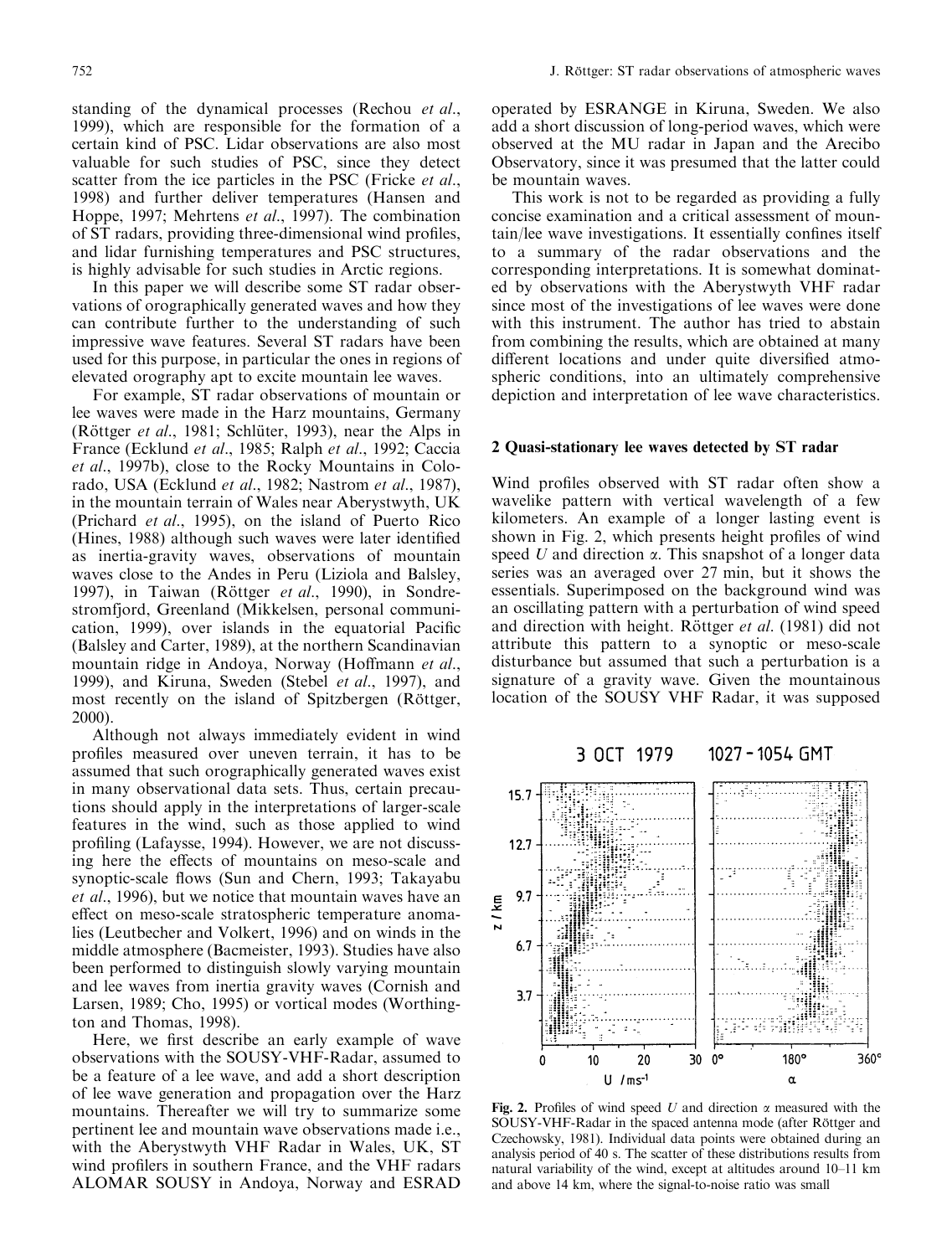that such a wave could be a mountain or lee wave, which was generated by the low-level wind blowing around a rather local obstacle, which are the Harz mountains where the radar observations were made. To understand all details of the horizontal wind variations a threedimensional model would have to be applied, especially since the observed wind vector changed with height. To investigate whether these wind variations could have been features of lee waves, a less sophisticated twodimensional model was assumed to be sufficient. For this purpose Röttger *et al.* (1981) used the mean wind speed profile of Fig. 2 and the temperature profile from a radiosonde, about 100 km northeast of the radar location. The wind profile consists of a component  $U_a$ , which increases almost linearly with height, and a superimposed periodic variation. In Fig. 3a the mean profile deduced from Fig. 2 is shown, and Fig. 3b shows the relative amplitude of the superimposed periodic variation with height.

These results have been compared by Röttger et al. (1981) with a two-dimensional lee wave model, following Scorer (1978). This model is based on the theory of a wave created over a corrugated bottom boundary, i.e., a mountainous surface. It is also assumed that this wave is reflected below the tropopause (about  $12 \text{ km}$ ), which results in a standing or trapped wave. This is justified, since we do not see a clear wave pattern in the lower stratosphere (above 12 km). Scorer's (1972) theory yields the displacement of stream lines representing the lee wave. The parameter deduced from these radar observations are the wind variations, which should have the same vertical wavelength variations as the displacement. The vertical wavelength is obtained from the Scorer parameter l (Eq. 2.76 of Smith, 1979; Ralph et al., 1992), which supplies an elementary description of a mountain or lee wave:

$$
l^2 = N^2/(c - U)^2 - 1/(c - U) \cdot d^2 U/dz^2 \tag{1}
$$

It depends on the wind speed  $U$ , the second derivative of U with height  $z$  and the static stability, given by the Brunt-Väisälä frequency  $N$ . It also depends on the horizontal phase speed  $c$  of the waves as observed by the radar. The dispersion relation yields the vertical wave number

$$
\mathbf{k}_z^2 = l^2 - k_h^2 \tag{2}
$$

where  $\mathbf{k}_h = (k_x, k_y)$  is the horizontal wave vector. For quasi-stationary long period waves  $c = 0$  and  $l^2 \gg k_h^2$ , which means that the Scorer parameter determines the vertical wavelength  $\lambda_z = 2\pi/l$ . In realistic cases the quantities  $U$  and  $N$  vary with height and time, which results in a change of the vertical wavelength with height and time, respectively. Since a wavelength is not properly defined when it varies within one wave period, it is more appropriate to use the term Scorer parameter rather than vertical wavelength. Variations of  $U$  and  $N$  with height are the reason why the phase and amplitude of the lee wave in Fig. 1 changes with height (Scorer, 1997).

The profiles of  $N$  can be deduced from temperature measurements with radiosondes and those of U from the ST radar measurements. Using these parameters and a simple Gaussian-shape model of the mountain area surrounding the radar, Röttger  $et$  al. (1981) calculated the variation of the relative displacement amplitude of stream lines with altitude (Fig. 3c), which compares well with the observed relative deviation of the horizontal wind from the mean wind. Thus, it was, thought that these wavelike variations of the wind (Fig. 3a, b) are consistent with a quasi-stationary trapped mountain lee wave. On the other hand, the wind rotation with height might also be a sign for inertia-gravity waves. This is discussed further in Sect. 5.



Fig. 3a-c. Height profiles of: a averaged wind speed  $U$  deduced from Fig. 2, the straight line shows the linear increase of mean wind speed  $U_A$  with height z; **b** relative deviation of wind speed from linear

increase  $U_a$ ; c relative displacement of stream lines calculated from the model (after Röttger et al., 1981)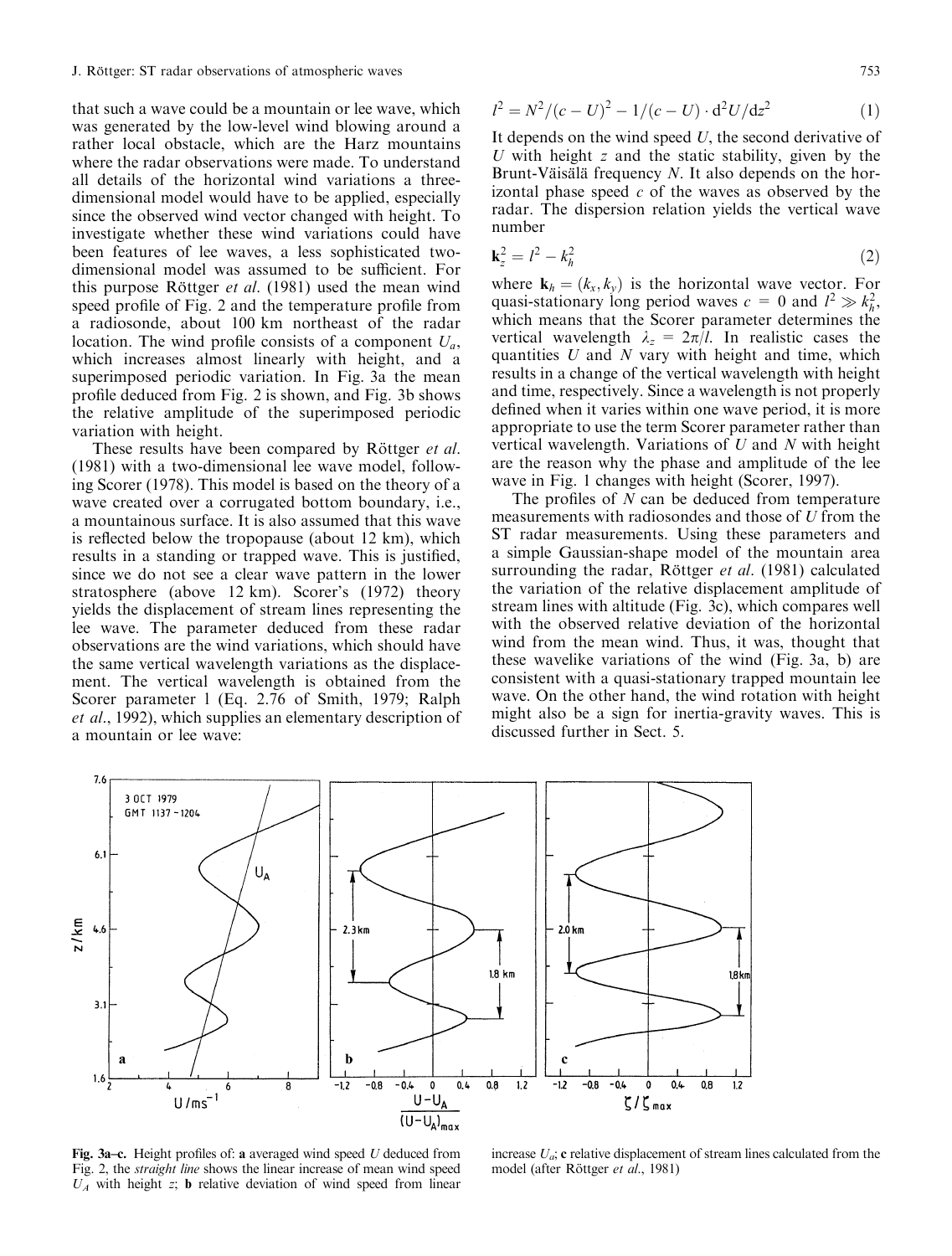The vertical velocity is a very sensitive quantity to detect lee waves as can be recognized from the stream lines in Fig. 1. There are many results proving that the vertical velocity can be measured with ST radar, although several precautions have to be adopted. In Fig. 4 the profiles of radar observations with vertically pointing antenna beam are shown (from Röttger *et al.*, 1990). The center panel depicts the radial velocity  $w$  and the right-hand panel the angle of arrival  $\delta$  of the radar signal. These two quantities w and  $\alpha$  are correlated. The reason is that the radial velocity is not the pure vertical velocity, but contains a component of the horizontal wind, if the angle of arrival is offset from the zenith. The angle of arrival comprises an estimate of the inclination of scattering or partially reflecting layers of the radar refractive index. These layers are assumed to be represented by the stream lines, which are strongly undulating in lee wave events (Fig. 1), i.e., inclined against the horizontal plane. In such cases projections of horizontal wind components add to the vertical wind component. Van Baelen et al. (1991) note that if the scatterers and the airflow are tilted, then there is a tendency for the angle of arrival to approach perpendicularity with the 3 dimensional wind vector. Then the magnitude of the vertical wind component is reduced rather than increased. By combining the measurements of radial velocity, horizontal velocity, angle of arrival and anisotropy an improved estimate of the vertical velocity can be obtained. It was conjectured that the periodic variation of radial velocity and angle of arrival (equivalent to the tilt or inclination of the radar scattering layer), shown in Fig.4, are due to a mountain lee wave. Whereas tilting of scattering or partially reflecting layers had initially been investigated with the spatial radar interferometry (Röttger *et al.*, 1990), it was shown by Worthington *et al.* (1999), that the Doppler beamswinging (DBS) method with multiple antenna beams can also be applied, since it allows us to deduce the tilt from the variation of the aspect sensitivity (anisotropy and anisometry of scattering layers) as function of azimuth.

We have to note here, however, that the DBS method can lead to uncertainties in the determination of

mountain or lee-wave velocities, since the DBS antenna beams point into different phases of such waves. The combination of the radial velocities, determined with the DBS method, is usually applied to obtain the mean, synoptic-scale wind component. These results can significantly be altered in the presence of strong lee wave activity. The spaced antenna (SA) method is more suitable for such observations, since the wind is measured in just the same volume, overhead the radar (e.g., Röttger, 1981c; Hocking, 1997b).

In summary we want to state that all capabilities of an ST radar, combined with suitable supplementary observations, should be applied to achieve conclusive knowledge on lee and mountain wave features. When these precautions are taken, ST radars can yield vertical profiles of the following parameters, which are essential for lee and mountain wave studies: horizontal and vertical wind velocity, the inclination of stream line surfaces and radar reflectivity anisotropy. Much more detailed modeling work and comparisons with ST radar and complementary instruments are still necessary to understand the interaction of these processes. In the following we discuss a few further lee and mountain wave observations with other radars, in particular from the viewpoint of understanding their diversified properties at different temporal and spatial scales and their impact on dynamic meteorology of the troposphere and lower stratosphere.

#### 3 Orographically generated non-stationary waves

It has been observed at different locations in the lee of mountain areas that not so many long-period or standing waves exist but short-period waves appear to dominate at certain times. The periods of these waves are frequently in the order of several ten minutes, as Fig. 5 shows for observations in the lee of the Andes in Peru (Liziola and Balsley, 1997). Figure 6 shows such an event close to the mountain area of Wales (Prichard et al., 1995), where somewhat longer periods are prevalent. The waves observed near the Andes had horizontal wavelengths of some ten kilometers and horizontal



Fig. 4. Height profiles of the distributions of normalized power P, radial velocity w in vertical beam and eastward component of the angle of arrival or zenith angle  $\delta$ , measured with the Chung-Li VHF radar on 19 December 1988, 1711±1714 UT. Individual data were taken every 6 s (after Röttger et al., 1990, Copyright American Geophys. Union)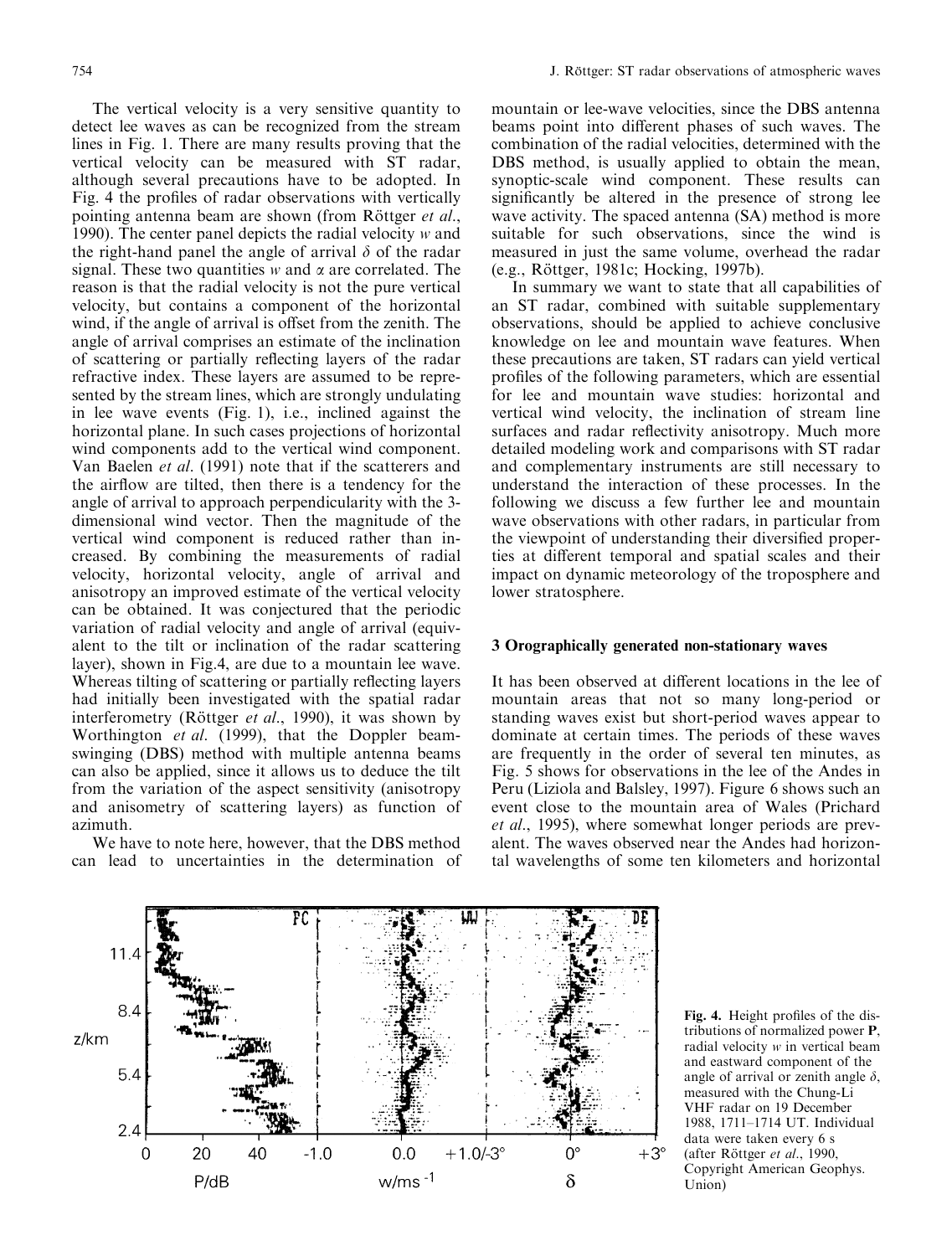

Fig. 5. Wave-like variations of velocity in the vertical antenna mode observed with the Piura ST radar wind profiler (from Liziola and Balsley, 1997, Copyright American Geophys. Union)

phase speeds of some  $10 \text{ ms}^{-1}$  and are small- to mediumscale waves. It is obvious that this kind of wave activity depends clearly on the direction of the horizontal wind at low altitudes as e.g., Ralph et al. (1992) and Prichard et al. (1995) have shown. Figure 7 presents results of VHF radar measurements in northern Scandinavia on the windward side (Fig. 7a) and the leeward side (Fig. 7b) of the North Norwegian mountain ridge. It is quite obvious that the vertical velocities in both cases show a maximum for wind directions from northwest, which is approximately perpendicular to the alignment of the mountain ridge. Similar observations were published by Stebel et al. (1997) and Stebel and Kirkwood (1999), who showed that this directional dependence is even more pronounced when compared with low-level winds. Whether the velocity variance observed on the windward side of the ridge (Homann et al., 1999) results from waves generated by the orography or by shear instability in the jetstream remains to be investigated in more detail. Care has to be taken in at least these two cases, since waves may be generated by jet stream and frontal systems (Fritts and Nastrom, 1992), which could be confused with orographically generated waves, and longer period waves are frequently found to be inertia-gravity waves (Cho, 1995; Thomas et al., 1999). This will briefly be discussed in Sect. 5.

Ecklund *et al.* (1985), using a system of three ST radars in the lee of the Alps in southern France, had found that similar wave oscillations as shown in Figs. 5 and 6, decorrelate over distances of more than 5 km. There are enhanced oscillations close to the Brunt-Väisälä frequency (Röttger, 1981a; Ecklund et al., 1985), which are typical for quiet periods (i.e. low wind velocities). Whether they are caused by or related to orographically generated waves remains unknown. Dur-

ing active periods (strong winds) wave oscillations are no more clearly discernible, but the vertical velocity fluctuations are more than an order of magnitude stronger than those during the quiet times. This holds in particular for periods longer than several ten minutes. Similar observations were obtained with the Poker Flat MST radar in Alaska (Ecklund et al., 1981) and above the Colorado plains when the wind blows from the direction of the Rocky Mountains (Ecklund et al., 1982). Such longer period, large amplitude variations were certainly attributed to arise from quasi-stationary mountain waves. Comparisons with VHF ST radar observations in the plains of Illinois in USA (Nastrom et al., 1990) show that the wave activity in the flat land is much less notable than in the vicinity of mountains. That supports the confidence that the described results from radars in or near mountainous regions prove the orography to be a dominant excitation source. The relevance of topography as source of gravity waves has been strengthened by Nastrom and Fritts (1992).

The radar observations of atmospheric wave activity in the vicinity of mountainous regions really demonstrate that usually a spectrum of waves exists, which covers long periods of many hours to shortest periods close to or even beyond the Brunt-Väisälä frequency (e.g., Worthington and Thomas, 1998), if the waves are Doppler shifted. Considering that air flow is over a mountainous surface, which contains large and smallscale spatial components, we anticipate such a spectrum of waves to be generated. This is properly noticed in Fig. 8, which shows the components of the vertical velocity in certain period ranges of the spectrum. Similar quasi-periodic variations of the velocity measured with vertical antenna beam were observed with the SOUSY-VHF-Radar, which may not necessarily be attributed to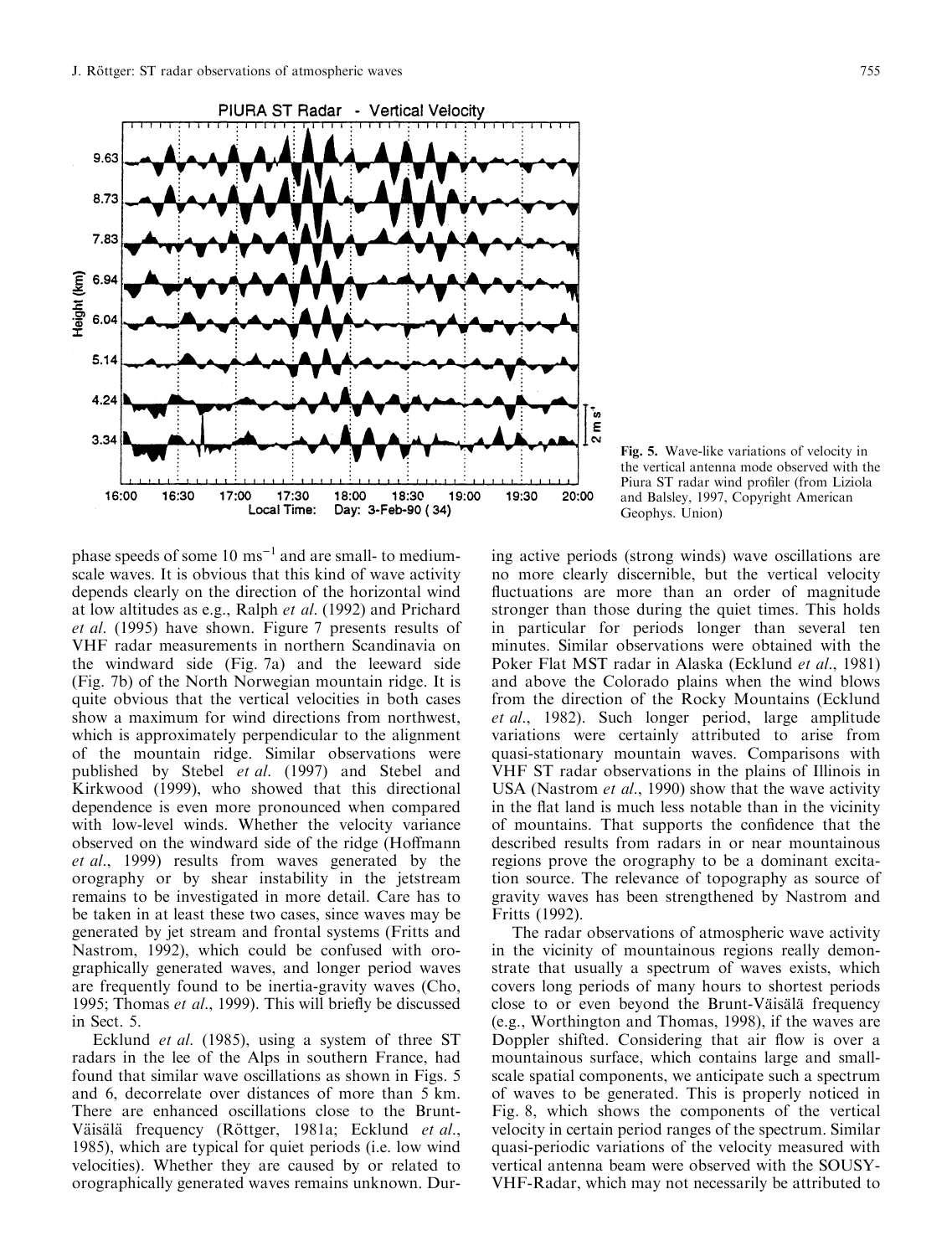

Fig. 6. Observations of mountain wave activity over Aberystwyth, Wales. Upper panel: hourly averages of velocity in the vertical antenna beam observed with the VHF radar. Lower panels: wind speed and direction at heights between 2.00 km and 2.75 km (from Prichard et al., 1995, Copyright Springer)

lee waves rather than to longer period gravity waves (Rüster et al., 1998).

Temporal changes in the speed and direction of the air flow over mountainous terrain also change the spectrum of the generated gravity waves. The dependence of spectral density on frequency and its change with altitude is also very difficult to understand, since the generated waves interact with each other. For instance would longer period waves change  $U$  and  $N$ in Eq.  $(1)$ , which affects the Scorer parameter 1 and this influences waves of other periods. The horizontal wave number  $k_h$  of short-scale waves is in such cases no more negligible as compared to the Scorer parameter and the vertical wave number  $k_z$ . This means that the complete dispersion relation following from Eq. (2) or the vertical structure equation (Sharman and Wurtele, 1983; Ralph et al., 1992)

$$
d^{2}W/dz^{2} + (k_{x}^{2} + k_{y}^{2})/k_{x}^{2} \cdot (N^{2}/U^{2} - k_{x}^{2}/(k_{x}^{2} + k_{y}^{2})
$$

$$
\cdot 1/U d^{2}U/dz^{2} - k_{x}^{2}) \cdot W = 0
$$
(3)

have to be used to describe the waves and their spectrum. The velocity vector is  $\mathbf{W} = \mathbf{W}(k_x, k_y, z)$ , depending on the components of the horizontal wave vector  $\mathbf{k}_h = (k_x, k_y)$ . Since U and N are changed according to the amplitudes of all waves in the spectrum, it appears an unsolvable task to untangle this wave–wave interaction problem. Equations  $(1)$  and  $(3)$ are solvable for monochromatic and quasi-stationary waves. However, these cases may be rare in reality. Worthington and Thomas (1998) have shown that the vertical velocity usually follows a power law frequency spectrum rather than manifest a monochromatic signal, which would be expected for quasi-stationary lee waves. They conclude that the spectra represent a continuous,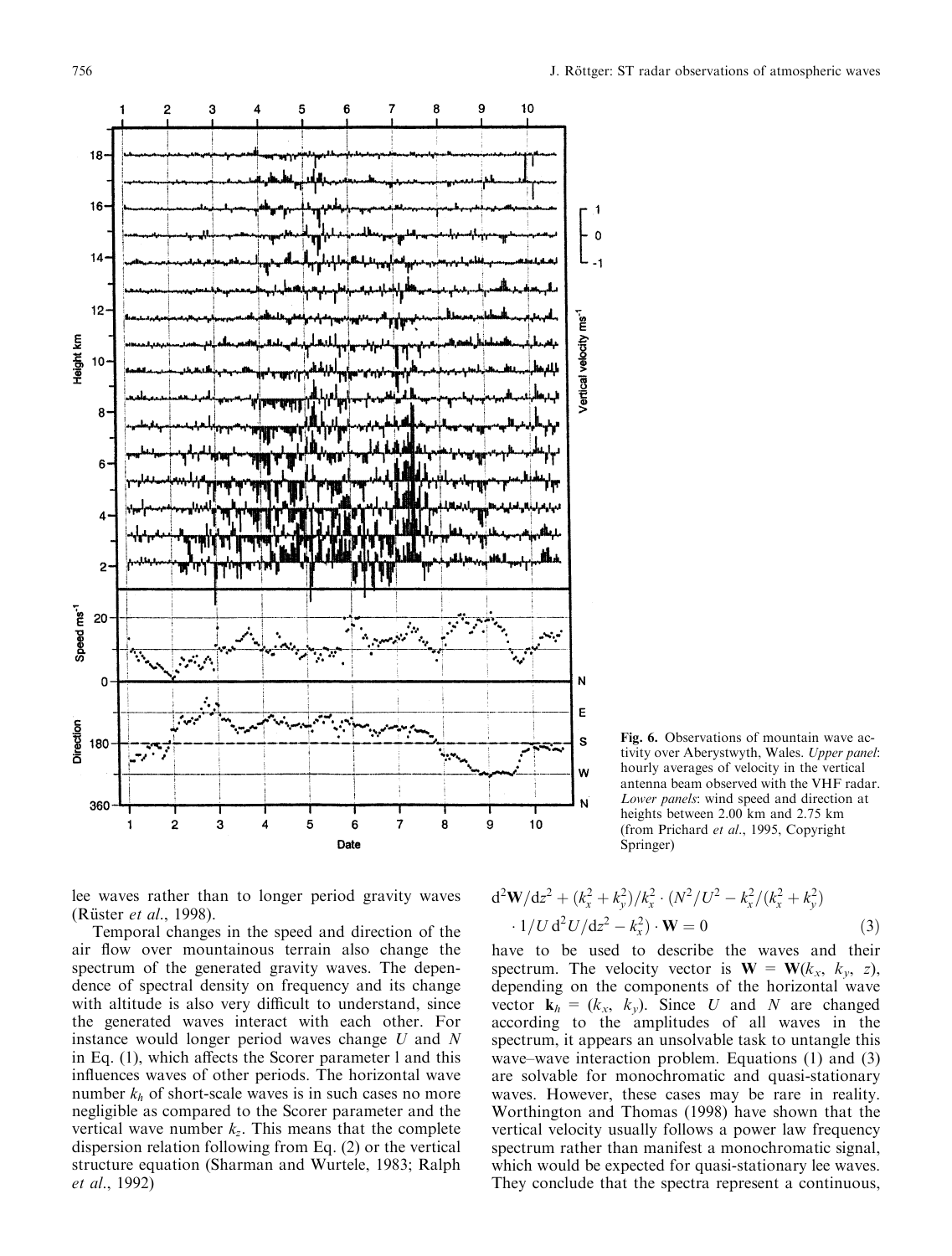

Fig. 7. a Dependence of vertical wind variations on the direction of the horizontal wind near the tropopause  $(9-12 \text{ km})$  observed 14-17 February, 1997, with the ALOMAR SOUSY radar in Norway (after

Hoffmann et al., 1999). **b** Vertical wind as function of horizontal wind during January 1997 measured with the ESRAD radar in northern Sweden (after Rechou et al., 1997)

gradual change from steady, deterministic lee waves in the lowest frequency range, to an unsteady, nondeterministic component in the highest frequency range. While many of these results suggest that mountains generate freely propagating short-period waves, this does not indicate waves per se, since features of spatial phase modulation of topographically generated waves by the temporal variation of the background wind are noticed (Sato, 1990; Hines, 1995a). Nance and Durran (1997) have modeled this effect of irregular variations. The ST radar observations clearly prove the relation of atmospheric gravity wave activity with velocity and direction of winds blowing over mountainous terrain. Hines (1995b) concluded that freely propagating waves emerge from a fixed orography whenever the background winds are variable. This may contribute to the generation of a spectrum of waves propagating freely without the requirement that orographic waves must be stationary with respect to the ground.

Ralph et al. (1992) have discovered that a change of vertical velocity with time is a consequence of large horizontal gradients in the wind field, which accordingly requires three dimensional modeling of the wave features including the three-dimensional topography. Without needing multipoint observations, it was shown by Worthington (1999a) that the direction of the horizontal wave vector (azimuth) of mountain waves can be deduced by using the effect of tilted stable layers detected with VHF radar. This was done by using data from the Aberystwyth VHF radar in Wales (Slater et al., 1992) producing the vector from the power imbalance  $[(PE - PW)$ ,  $(PN - PS)]$ , where PE is the power measured with the eastward pointing antenna beam (PW, PN, PS correspondingly west-, north-, southward), or from the differences of averaged quasi-vertical velocities  $[\langle W (PE - PW) \rangle, \langle W (PN - PS) \rangle]$ . This approach applies only if the horizontal wavelength of the lee wave is at least three times as large as the antenna beam separation. It should be investigated whether the application of the spaced antenna interferometry and the post-beamsteering method (Röttger and Ierkic, 1985) would yield equivalent results, since these are measured in a smaller volume, just overhead the radar.

Worthington (1999b) analyzed data taken during 1990±1998 with the VHF radar at Aberystwyth in Wales, UK. He observed that the wind direction is more important for the wave alignment than the orientation of upstream mountain ridges. A significant difference between the wind and wave azimuth (Fig. 9) was found, which changes as function of height. It is concluded that the wave launching height is not at the surface but in the planetary boundary layer (below about 750 m). The persistent offset of wind and wave azimuth above the launching height could be explained by wave stress due to friction, which could introduce a directional bias due to mountain wave drag of the wind in numerical models (Worthington, 1999b).

Caccia et al. (1997b) have analyzed lee wave activity detected by VHF ST radars at different locations. They also show that the kinetic energy in lee waves, given by the vertical velocity, depends on the upstream orography. The clear relation between the height of mountainous obstacles and vertical velocity variation can be used in numerical models of sub-grid scale processes. It is also pointed out by Caccia *et al.* (1997b) that vertical velocity fluctuations mix atmospheric constituents, and that this mixing can be estimated by knowing the wind direction and the local orography. It has to be considered here that mixing can be reversible for smallamplitude, non-breaking waves. This means that these fluctuations related to such waves should also be measured with radar.

The vertical propagation and the selection of prevalent lee or mountain wave modes depend critically on the height profile of the Scorer parameter  $(Eq. 1)$ , which in turn depend on the horizontal phase speed of the waves. This interdependence makes an unambiguous conclusion on lee wave parameters very difficult as can be perceived by examining Eqs. (1) and (3). Nevertheless, some estimates can be obtained if there are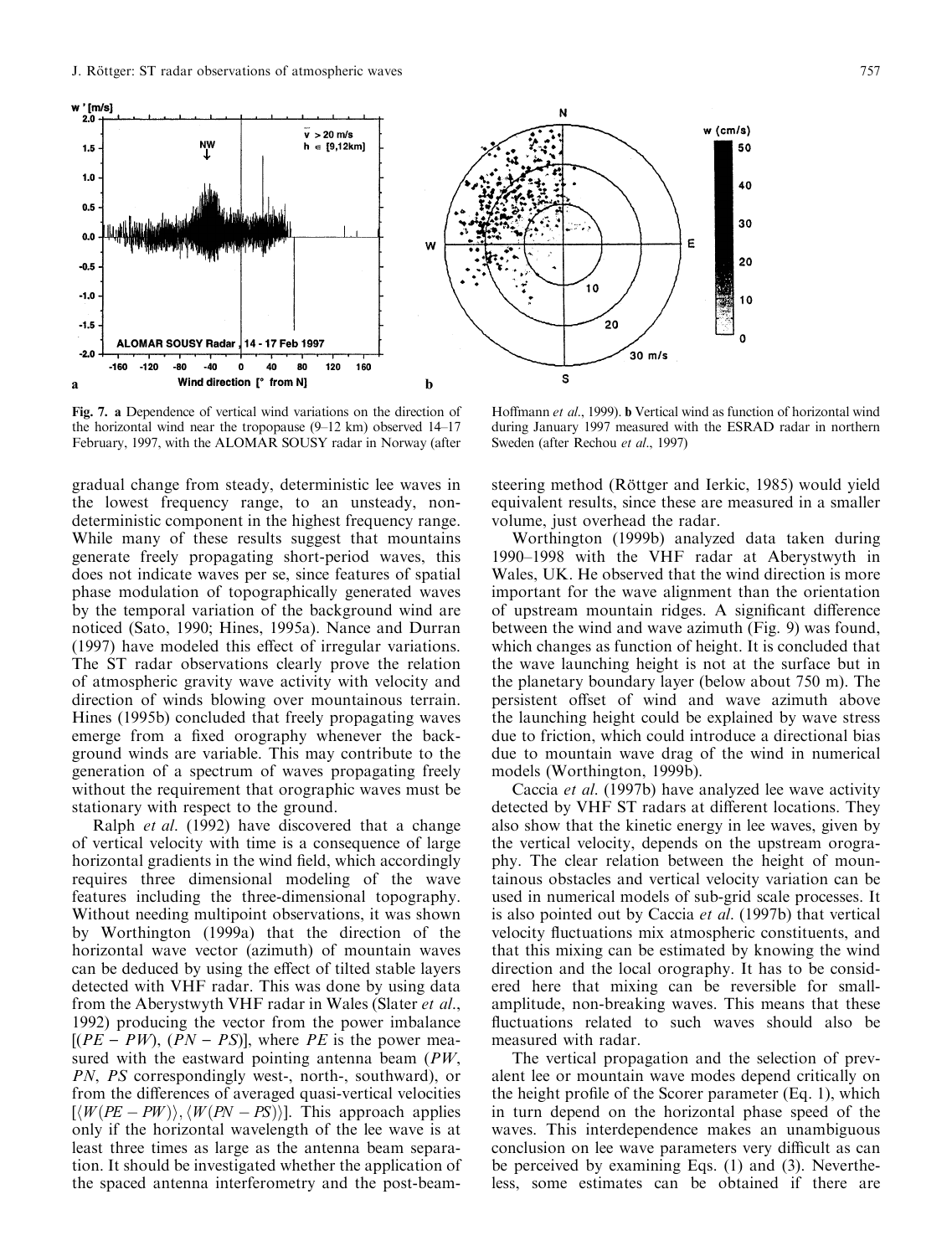



dominating waves. Figure 10 shows such profiles of the Scorer parameter calculated for vertically propagating and trapped wave events, which are quasi-stationary over several hours. Trapping or critical layer encountering near the tropopause can frequently be noticed in radar results, as concluded from the reduction in wave oscillations seen in Fig. 8 (Worthington and Thomas, 1998). However, Worthington and Thomas (1997) had also found large-amplitude lee wave events with very little phase change as function of height, which they do not attribute to trapping. They express that upward propagation of lee waves may often be affected in three stages: a minimum of the Scorer parameter in the upper troposphere, partial reflection at the tropopause and a

critical layer when the wind velocity  $U$  approaches the wave's phase velocity  $c$  Eq. (1).

We would like to mention here that we should discriminate between the observations of quasi-stationary waves, which are usually called lee waves in the literature and shorter period, non-stationary waves (Ralph, 1997) which are also orographically generated and which are frequently called mountain waves. Whether such a discrimination of nomenclature has been applied consistently in the published literature and whether a separation into the terms lee waves (i.e., stationary long period waves) and mountain waves (i.e. non-stationary waves with periods shorter than several hours) is acceptable, remains to be discussed.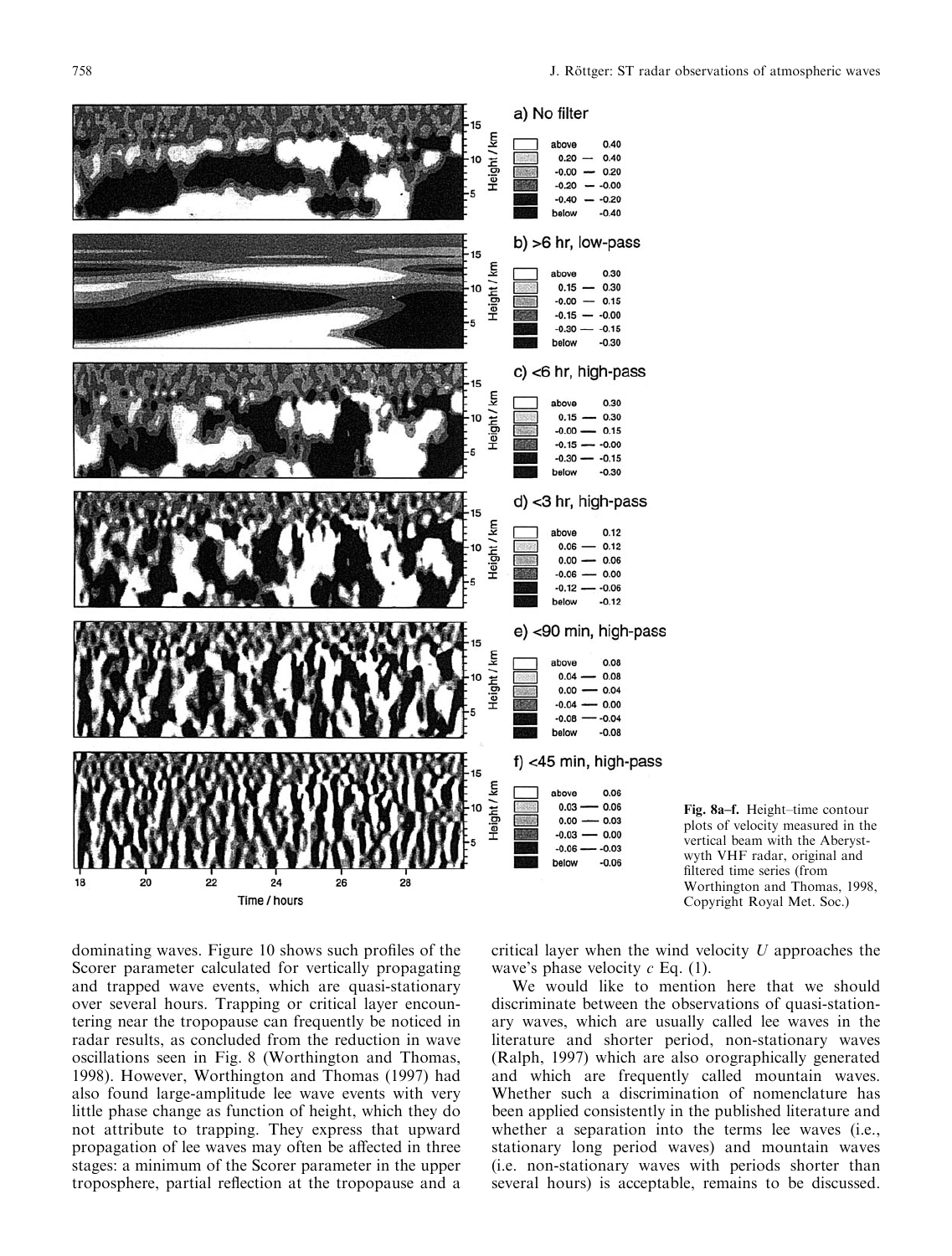

Fig. 10a-c. Vertical profiles of the Scorer parameter calculated from 3-6 h averaged profiles of VHF radar wind and radiosonde temperature (from Ralph et al., 1992, Copyright Royal Met. Soc.)

Admittedly, the wide spectrum of wave forms of erratic nature (Hines, 1995a) makes it quite difficult in frequent cases to choose the particular category and source of such waves. A suggestion would be anyway to use the term lee waves only when the waves are observed downwind, i.e., in the lee side of the mountain region.

## 4 Mountain wave breaking and occurrence in the stratosphere

Many VHF radar observations show strong mountain and lee wave amplitudes in the troposphere but frequently much smaller amplitudes are noticed in the stratosphere (Röttger et al., 1981; Ecklund et al., 1985; Prichard et al., 1995; Worthington and Thomas, 1996), where they may even be non existent (Worthington and Thomas, 1998). However, occasional events show clearly waves up to stratospheric heights (Ralph et al., 1992, Caccia et al., 1997a; Caccia, 1998). Prichard et al. (1995) mention that the existence of mountain waves in the stratosphere is strongly dependent on the nature of the tropopause. The height dependence of the Scorer parameter yields an explanation for this observation, since it frequently shows that the vertical wave number

increases with height. This is a sign of waves, which are trapped or ducted in the troposphere, and consequently do not reach the stratosphere. Worthington and Thomas (1997a) have presented four convincing mountain wave events, where the phase remained about constant throughout the troposphere and partial reflection of the wave at the sharp temperature gradient of the tropopause prevented wave penetration into the stratosphere.

4.0

Also critical layers in the upper troposphere, where  $U \rightarrow c$ , may preclude propagation of these waves into the stratosphere as noted by Worthington and Thomas (1996), who report about absorption of mountain waves connected with enhanced turbulence. Worthington (1998) has described such a very clear event (Fig. 11). Strong wave oscillations abruptly cease at a level below the tropopause. At the same instance a thin layer of enhanced turbulence is observed by the radar at these heights (the width of the radar echo spectrum is a measure for turbulent velocities). It is surmised that mountain wave breaking causes this turbulence rather than shear in the upper tropospheric jet stream. Turbulence energy dissipation rates deduced from these observations let Worthington (1998) conclude that mountain wave breaking sometimes is the single most substantial source of turbulence in the lower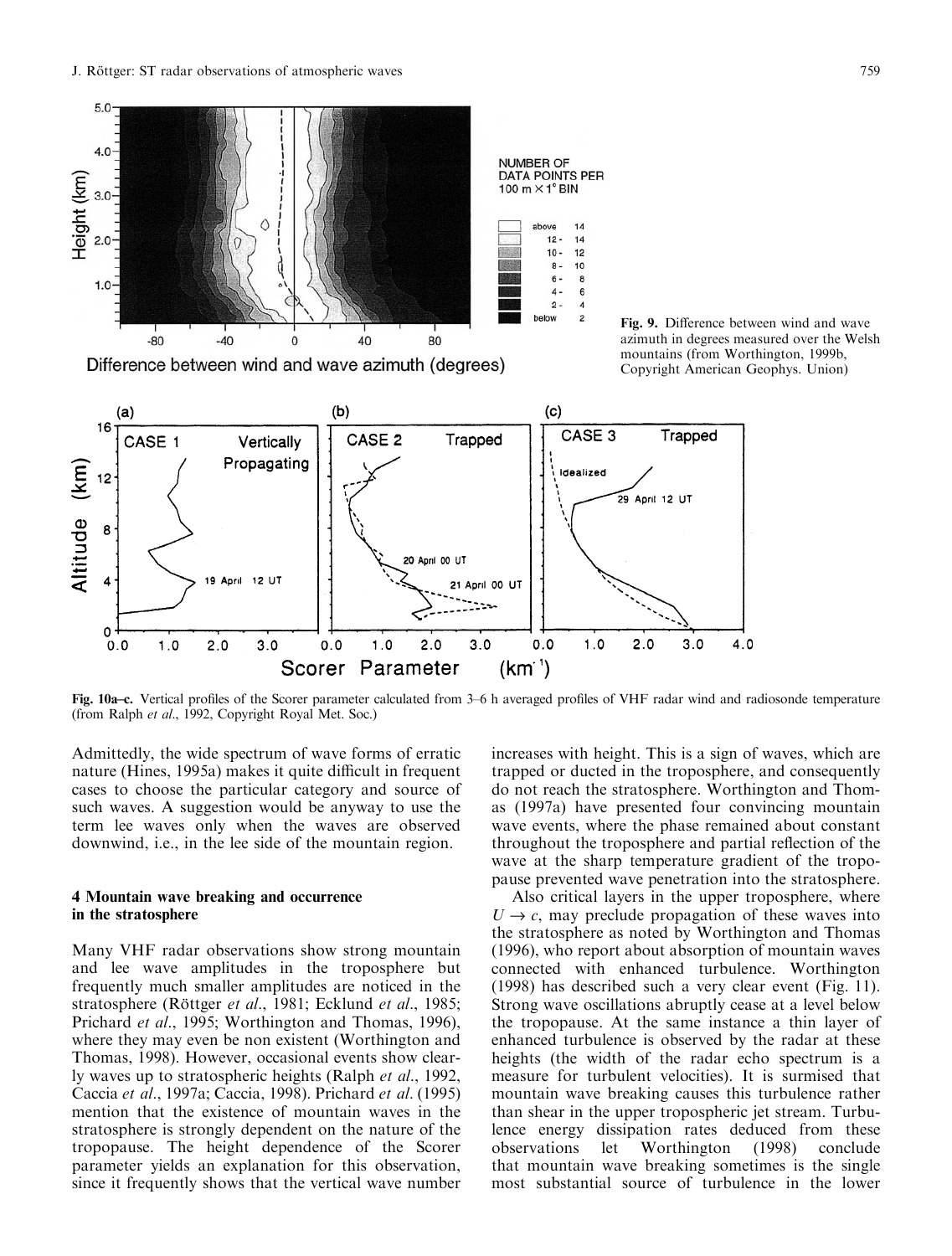

Fig. 11a-d. Height-time plots of (upper to lower panel): spectral width, echo power, vertical wind component, and horizontal wind vectors. The data were taken with the Aberystwyth VHF radar from 7

January, 1997, 10:30 UT, to 9 January, 1997, 15:10 UT (from Worthington, 1998, Copyright Elsevier)

atmosphere. Turbulence in the tropopause region can be an important factor for vertical mixing and transport of air masses. Critical level breaking of lee waves near the tropopause, thus, may be a dominant component in stratosphere-troposphere exchange, which is a highly relevant topic under study (Ebel, 1996).

The importance of mountain waves and the corresponding association with energy dissipation and momentum transfer by the associated turbulence was earlier noted by Lilly and Kennedy (1973), who deduced these quantities from aircraft measurements. VHF

radars had been frequently used for measuring the gravity wave momentum flux (Vincent and Reid, 1983) and energy dissipation rate (Hocking, 1985). Several investigations have been done on the capabilities and limitations of these radar measurements (Hocking, 1996; Worthington and Thomas, 1996; Kudeki and Franke, 1998). The effect of the momentum flux divergence of orographically generated gravity waves on the evolution of the general atmospheric circulation has been underlined by Palmer et al. (1986) and McFarlane (1987), and radars have contributed to obtain estimates of the flux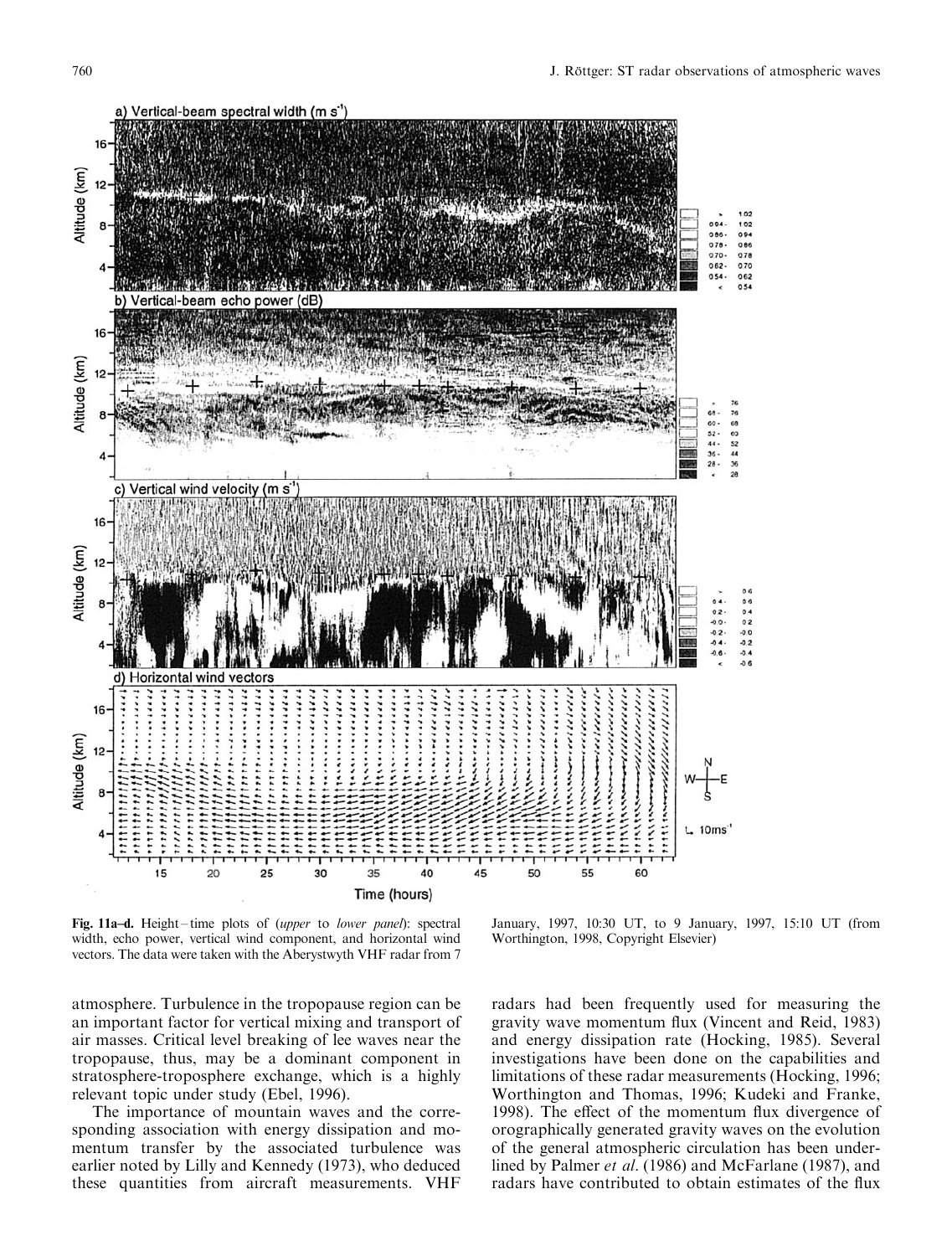divergence in the lower atmosphere (Fritts *et al.*, 1990) and the middle atmosphere (Thorsen et al., 1997). Prichard and Thomas (1993), using data from the Aberystwyth VHF radar, expect that, because of the topography, orographic forcing would make a significant contribution to the short period gravity wave activity and the corresponding momentum flux. These authors presume that long-period motions are relatively more important in the troposphere and lower stratosphere than previously considered, and that it is likely that this depends on the location of the radar to the midlatitude jet stream. All these outcomes bring up the interesting questions whether orographically generated or jet stream generated waves, and whether long- or short-period waves are dominant.

#### 5 Lee waves and inertia-gravity waves

Indications of long-period variations of velocity and radar reflectivity in the stratosphere have long been noticed in observations with VHF radar (Röttger, 1981b, Sato, 1994) and UHF radar (Cornish and Larsen, 1989). Such long-period variations have also been found in the mesosphere (Muraoka et al., 1989). Figure 12 shows a snapshot of a periodic height variation of the wind direction and vertical velocity in the stratosphere observed with the SOUSY-VHF-Radar, which is part of a longer data series. The horizontal wind vector rotated counterclockwise, the oscillation amplitude of the velocity w increased with height and the periodic structure persisted over many hours. Since there is no similar oscillation noticed in the troposphere one is skeptic at whether such a clear variation can be caused by an orographically generated wave, i.e., a lee or mountain wave, which propagated into the middle atmosphere.

Sato (1994) has analyzed longer series of wind profiles measured with the MU radar in Japan, which show vertical progression of oscillations in the horizontal

wind (Fig. 13). Applying a hodograph analysis one can determine essential wave parameters, such as intrinsic phase speed and horizontal wavelength. The hodo-



Fig. 13a, b. Time series of 1-h averaged vertical profiles of the horizontal wind component U observed with the MU radar a in winter, and b in summer (from Sato, 1994, Copyright Elsevier)



Fig. 12. Wind speed U, direction  $\alpha$  and radial velocity w in vertical beam showing wave oscillations in the lower stratosphere (after Röttger, 1984)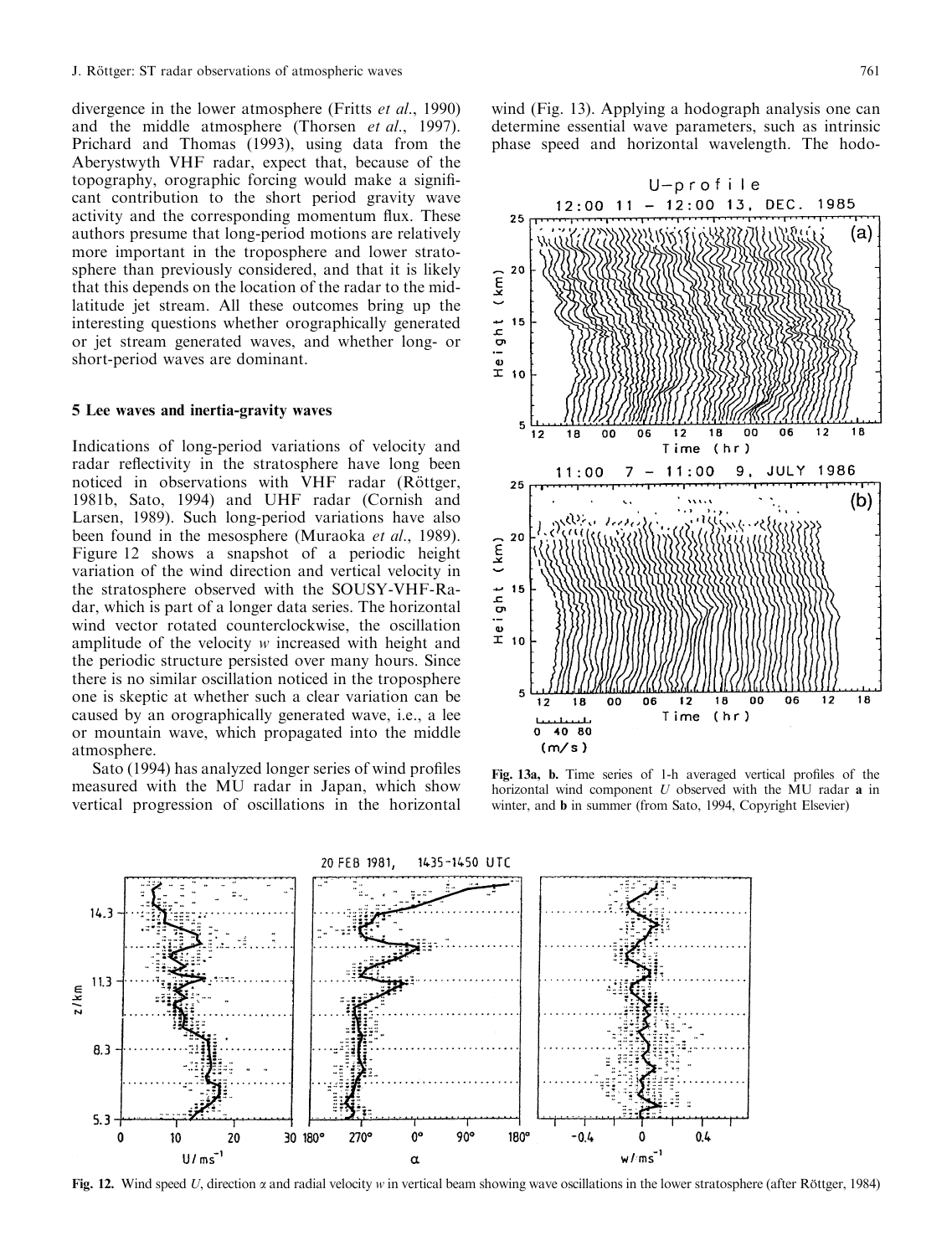graphs are affected by a vertical shear of the background wind, which had been taken into account and were further examined by Sato and Yamada (1994). The generation mechanism of these waves was found not to be geostrophic adjustment of the subtropical jetstream. Topographic forcing is not considered very likely either, but it was suggested that the waves observed in winter at  $18-22$  km height could possibly be due to lee waves.

Cornish and Larsen (1989) and Muraoka et al. (1989) found that inertia-gravity waves can explain the longperiod, short vertical wavelength perturbations of the wind in the stratosphere and mesosphere, respectively. Their interpretation based on the observation of long periods, short vertical wavelength and elliptical polarization of these waves. Hines (1989) was questioning this interpretation and claimed that lee waves with a relatively short intrinsic period could, in the presence of vertical shear in the horizontal wind, appear like internal gravity waves. In parallel to Hines (1995a, b, c) and Larsen (1995) discussing whether wind oscillations over the Arecibo Observatory, Puerto Rico, are due to lee or due to inertia-gravity waves (Cornish and Larsen, 1989), Cho (1995) analyzed those data using a cross-spectrum method applied to the zonal and meridional wind components. He proved that the vertical shear of horizontal wind is not large enough to account for the ellipticities of the hodographs, which are observed. Lee waves are by definition linearly polarized, which could only be changed by a vertical shear of the horizontal wind. Cho (1995) then deduced that the horizontal wind perturbation rotation observed in the stratosphere over Puerto Rico is caused by inertia-gravity waves rather than by lee waves embedded within a background vertical shear.

Most long-period stratospheric waves observed with the Aberystwyth VHF radar (Thomas et al., 1992, 1999), partially combined with lidar (McDonald et al., 1998), were interpreted to be inertia-gravity waves. The source of these waves was tentatively identified as the jetstream associated with synoptic scale disturbances. An evident proof for this seems to be that the hodographs of the horizontal perturbation velocity indicate downward energy flux in the troposphere and upward in the stratosphere (Thomas et al., 1999).

It is obvious, though, from other VHF ST radar observations (Ralph et al., 1992; Prichard et al., 1995) and from PSC observations (Fricke et al., 1998) that lee waves are also propagating into the stratosphere. This directly depends on the profile of the Scorer parameter, which indicates when a freely propagating or trapped wave would occur. In particular the thermal and dynamical structure in the tropopause region is a governing factor here. To study lee and mountain wave characteristics and their propagation and discrimination from other long-period waves, thus, needs the combination of measurements with radar and supplementary instruments such as lidar and passive optical systems as well as radiosondes or aircrafts. Combination with meso- and synoptic-scale observations and numerical models is very advisable here.

Long-period variations of vertical velocity and some relation to the structure of stratospheric radar reflectivity had been observed early with the SOUSY-VHF-Radar (Röttger, 1981b) and explained by wind and temperature variations. Worthington and Thomas (1997) investigated in detail such long period wind variations and studied the resulting shear generation of turbulence layers. The latter could give rise to periodic structures of the radar reflectivity due to enhanced turbulence scatter or partial reflection from boundaries of these layers. It is unlikely, though not excluded, that lee or mountain waves cause such periodic structures in the radar reflectivity. Whether these waves are inertiagravity or lee waves is immaterial in this context, but it could give rise to the creation of stable sheets and laminae as described by Luce et al. (1995), which in turn could cause partial reflection of VHF radar signals.

#### 6 Conclusion

It is popularly believed that lee waves are fairly stationary as visually observed through their appearance as lenticularis clouds. ST radar observations have substantially contributed to our understanding that besides such impressive quasi-stationary waves a broad spectrum of waves is often generated, which constitutes a major impact on lower and middle atmosphere dynamics. It may be difficult to cast a unified characteristic on this wide spectrum of topographically generated waves. The reason is that the terrain is usually very corrugated and the wind flowing over this terrain is notably variable in speed and direction at all spatial scales, partially due to turbulence in the boundary layer itself or due to the friction of the variable air flow with the irregular terrain. This mostly leads to a generation of a broad wave spectrum, where, however, amplitudes in certain frequency ranges could be preferred. Atmospheric filtering of such waves, which propagate vertically and horizontally, can also create significant amplitudes in some frequency ranges. The ST radars have observed this full spectrum of waves, including also fairly monochromatic events. This evidence is particularly pronounced due to the capability of the ST radars to measure also the vertical wind component. These events have been modeled using reasonable atmospheric parameters, which are obtained from the radar itself, such as the wind profiles, and from supplementary observations with radiosondes, lidars, aircraft and balloons.

The questions, which remain, are how is wave-wave interaction affecting the spectrum of these waves. How frequently can we assume that monochromatic and stationary waves dominate as compared to a spectrum of non-stationary waves? If and when inertia-gravity waves rather than lee or mountain waves are the reason for wave oscillations in the stratosphere, what is the generation mechanism of these waves, or vice versa? Can the generation by the jetstream, convective activity, and/or geostrophic adjustment compete against orographically generated waves? How is the distribution of this kind of wave activity over the globe and during different seasons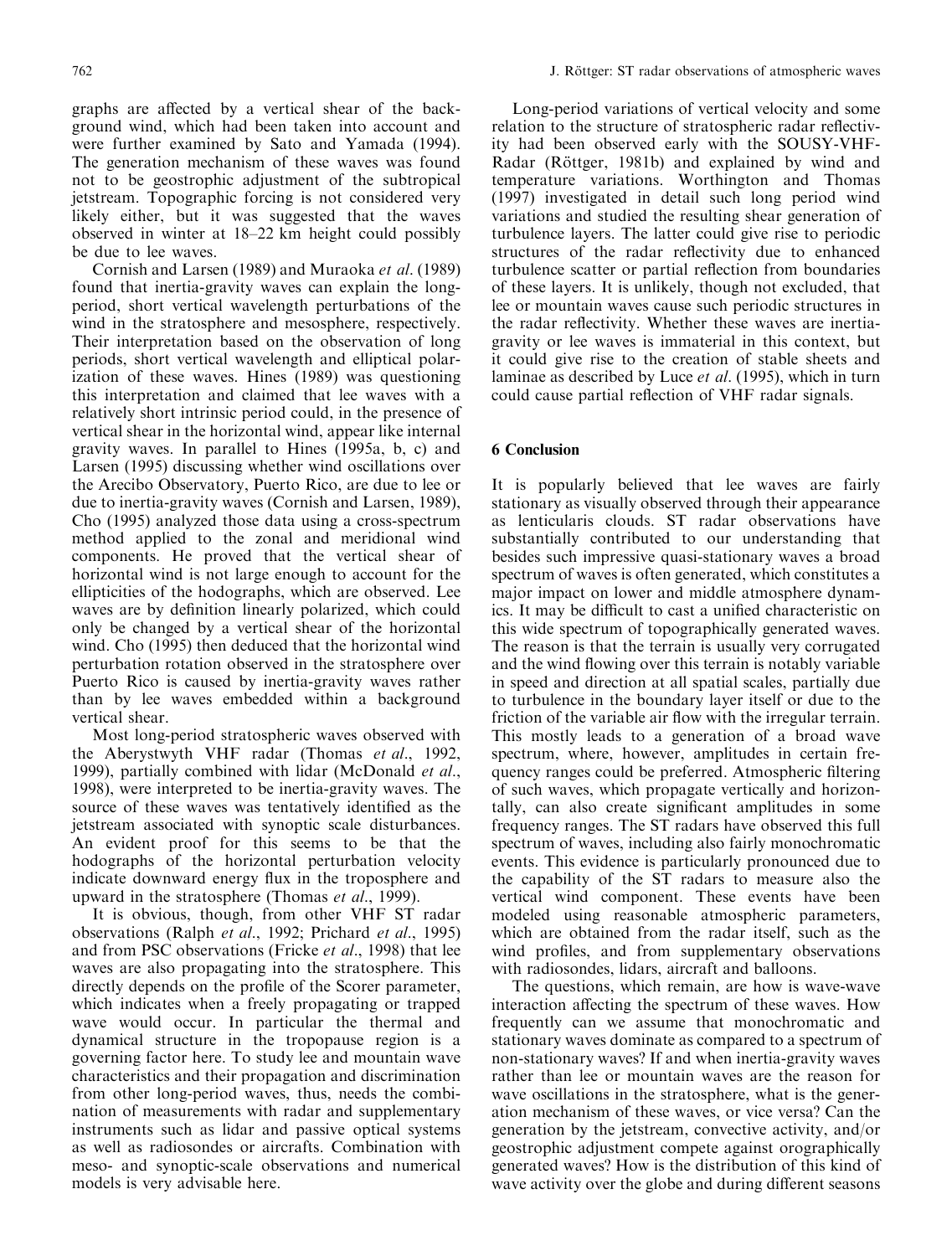and varying climate? Such large-scale global measurements are most appropriately done from space (Eckermann and Preusse, 1999). These observations show enhanced wave activity close to mountainous regions. We believe that ST radars can contribute further to these observations by providing vertical profiles, which will allow an easier discrimination between mountain waves and inertia-gravity waves. The latter had been reported to exist in the mesosphere (Muraoka, 1989), but nothing is known yet whether lee and mountain waves, or other wave activity created by these have been detected in these or higher altitudes. The existence of mountain or lee waves, propagated into the mesosphere and (thermosphere?), would be expected due to their large amplitude, which however could cause an earlier breaking at lower altitudes (Satomura and Sato, 1999).

We have summarized here the remarkable amount of impressive research work that has been performed on lee and mountain waves, their spectrum, the discrimination from other atmospheric waves and their sources and propagation. ST radars have and will continue to contribute efficiently to this research direction.

Acknowledgements. My thanks are directed to Tudor B. Jones and Geraint Vaughan for inviting me to contribute this paper to the special issue of Annales Geophysicae honoring Lance Thomas on the occasion of his 70th birthday. The provision of reprints and preprints by several colleagues were most helpful in preparing this review. I also thank the referees for valuable suggestions.

The Editor-in-chief thanks two referees for their help in evaluating this paper.

#### References

- Bacmeister, J. T., Mountain-wave drag in the stratosphere and mesosphere inferred from observed winds and a simple mountain-wave parametrization scheme,  $J.$  Atmos. Sci., 50, 377-399, 1993.
- Balsley, B. B., and D. A. Carter, Mountain waves in the tropical Pacific atmosphere: a comparison of vertical wind fluctuations over Pohnpei and Christmas Island using VHF wind profilers, J. Atmos. Sci., 46, 2698-2715, 1989.
- Caccia, J. L., Lee wave vertical structure monitoring using heighttime analysis of VHF ST radar vertical velocity data, J. Appl. Meteorol., 37, 530-543, 1998.
- Caccia, J. L., B. Benech, and V. Klaus, Space-time description of nonstationary trapped lee waves using ST radars, aircraft, and constant volume balloons during the PYREX experiment, J. Atmos. Sci., 54, 1821-1832, 1997a.
- Caccia, J. L., M. Crochet, and K. Saada, ST radar evaluation of the standard deviation of the air vertical velocity perturbed by the local orography, J. Atmos. Solar-Terr. Phys., 59, 1127-1131, 1997b.
- Cariolle, D., S. Müller, F. Cayla, and M. P. McCormick, Mountain waves, polar stratospheric clouds, and the ozone depletion over Antarctica, J. Geophys. Res., 94, 11 233-11 240, 1989.
- Cho, J. Y. N., Inertio-gravity wave parameter estimation from cross-spectral analysis, J. geophys. Res., 100, 18 727-18 737, 1995.
- Cornish, C. R., and M. F. Larsen, Observations of low-frequency gravity waves in the lower stratosphere over Arecibo, J. Atmos. Sci., 46, 2428-2439, 1989.
- Czechowsky, P., and R. Rüster, VHF radar observations of turbulent structures in the polar mesopause region, Ann. Geophysicae, 15, 1028-1036, 1997.
- De Rudder, A., N. Larsen, X. Tie, G. P. Brasseur, and C. Granier, Model study of polar stratospheric clouds and their effect on stratospheric ozone, 1. Model description, J. Geophys. Res., 101, 12 567-12 574, 1996.
- Dieminger, W., G. K. Hartmann, and R. Leitinger, eds., The upper atmosphere, Springer, Berlin Heidelberg New York, 1996.
- Ebel, A., Stratosphere-troposphere exchange and its impact on the structure of the lower stratosphere, *J. Geomagn. Geoelectr.*, 48, 135±144, 1996.
- Eckermann, S. D., and P. Preusse, Global measurements of stratospheric mountain waves from space, Science, 286, 1534-1537, 1999.
- Ecklund, W. L., K. S. Gage, and A. C. Riddle, Gravity wave activity in vertical winds observed by the Poker Flat MST radar, Geophys. Res. Lett., 8, 285-288, 1981.
- Ecklund, W. L., K. S. Gage, B. B. Balsley, R. G. Strauch, and J. L. Green, Vertical wind variability observed by VHF radar in the lee of the Colorado Rockies, Mon. Weather Rev., 110, 1451-1457, 1982.
- Ecklund, W. L., B. B. Balsley, D. A. Carter, A. C. Riddle, M. Crochet, and R. Garello, Observations of vertical motions in the troposphere and lower stratosphere using three closely spaced ST radars, Radio Sci., 20, 1196-1206, 1985.
- Enell, C. F., A. Steen, T. Wagner, U. Frieû, K. Pfeilsticker, U. Platt, and K. H. Fricke, Occurrence of polar stratospheric clouds at Kiruna, Ann. Geophysicae, 17, 1457-1462, 1999.
- Fricke, K. H., K. P. Müller, M. Serwazi, J. Reichardt, S. Kirkwood, A. Steen, P. Hoffmann, H. Mehrtens, A. Hauchecorne, F. Fierli, U. P. Hoppe, and G. Hansen, Observations of dynamically induced polar stratospheric clouds in the lee of the Scandinavian mountain ridge, Proc. Europ. Workshop Mesoscale Processes in the Stratosphere, 1998.
- Fritts, D. C., and P. K. Rastogi, Convective and dynamical instabilities due to gravity wave motions in the lower and middle atmosphere: theory and observations, Radio Sci., 20, 1247±1277, 1985.
- Fritts, D. C., and G. D. Nastrom, Sources of mesoscale variability of gravity waves. Part II: frontal, convective, and jet stream excitation, *J. Atmos. Sci.*, **49,** 111-127, 1992.
- Fritts, D. C., T. Tsuda, T. E. VanZandt, S. A. Smith, T. Sato, S. Fukao, and S. Kato, Studies of velocity fluctuations in the lower atmosphere using the MU radar, II, Momentum fluxes and energy densities,  $J.$   $Atmos.$   $Sci.$ ,  $47, 51-66, 1990.$
- Hansen, G., and U. P. Hoppe, Lidar observations of polar stratospheric clouds and stratospheric temperature in winter 1995/96 over Northern Norway, Geophys. Res. Lett., 24, 131-134, 1997.
- Hines, C. O., Tropopausal mountain waves over Arecibo: a case study, J. Atmos. Sci., 46, 476-488, 1989.
- Hines, C. O., Modulated mountain waves, J. Atmos. Sci., 52, 602±606, 1995a.
- Hines, C. O., Comments on "Observations of low-frequency inertia-gravity waves in the lower stratosphere over Arecibo'', J. Atmos. Sci., 52, 607-610, 1995b.
- Hines, C. O., Reply, *J. Atmos. Sci.*, 52, 613, 1995c.
- Hocking, W. K., Measurement of turbulent energy dissipation rates in the middle atmosphere by radars,  $Radio Sci., 20, 1403–1422,$ 1985.
- Hocking, W. K., An assessment of the capabilities and limitations of radars in measurements of upper atmospheric turbulence, Adv. Space Res., 17, (11)37-(11)47, 1996.
- Hocking, W. K., Strengths and limitations of MST radar measurements of middle-atmospheric winds, Ann. Geophysicae, 15, 1111±1122, 1997a.
- Hocking, W. K., Recent advances in radar instrumentation and techniques for studies of the mesosphere, stratosphere, and troposphere, Radio Sci., 32, 2241-2270, 1997b.
- Hoffmann, P., W. Singer, D. Keuer, and K. Schulz-Schoellhammer, Observations of 3D winds and waves in the tropopause region above northern Norway with the ALOMAR SOUSY Radar during winter 1996/97, Proc. European Workshop on Mesoscale Phenomena in Stratosphere, 1999.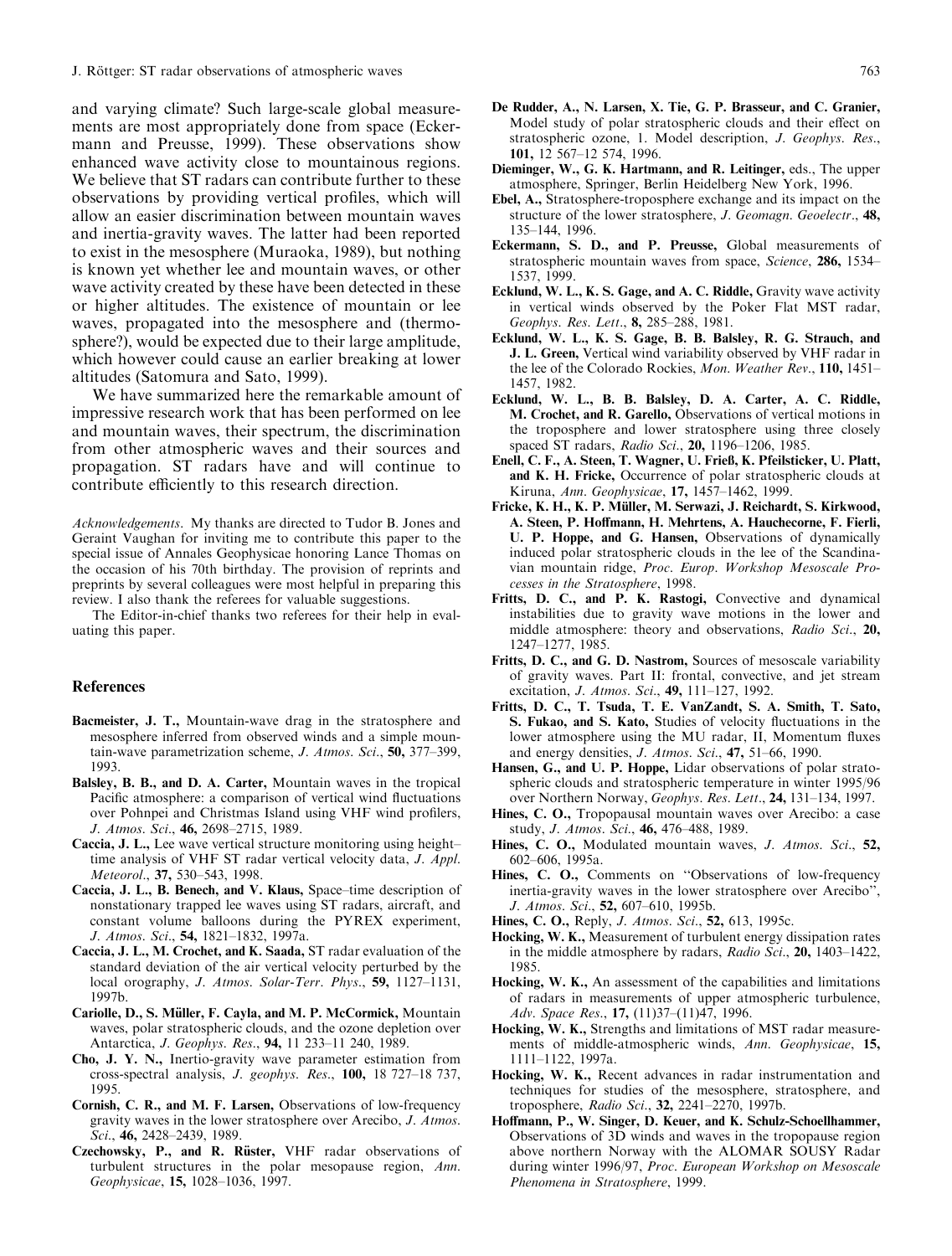- Kudeki, E., and S. J. Franke, Statistics of momentum flux estimation, *J. Atmos. Solar-Terr. Phys.*, 60, 1549-1553, 1998.
- Lafaysse, C., Ed., Utilization of UHF/VHF radar wind profiler networks for improving weather forecasting in Europe, COST 74 Final Rep., European Commission, Brussels, 1994.
- Larsen, M. F., Reply to comments on "modulated mountain waves", J. Atmos. Sci., 52, 611-612, 1995.
- Leutbecher, M., and H. Volkert, Stratospheric temperature anomalies and mountain waves: A three-dimensional simulation using a multi-scale weather prediction model, Geophys. Res. Lett., 23, 3329-3332, 1996.
- Lilly, D. K., and P. J. Kennedy, Observation of stationary mountain wave and its associated momentum flux and energy dissipation, *J. Atmos. Sci.*, **41,** 1135–1152, 1973.
- Liziola, L. E., and B. B. Balsley, Horizontally propagating quasisinusoidal tropospheric waves observed in the lee of the Andes, Geophys. Res. Lett., 24, 1075-1078, 1997.
- Luce, H., M. Crochet, F. Dalaudier, and C. Sidi, Interpretation of VHF ST radar vertical echoes from in-situ temperature sheet observations, Radio Sci., 30, 1003-1025, 1995.
- McDonald, A. J., L. Thomas, and D. P. Wareing, Night-to-nightchanges in the characteristics of gravity waves at stratospheric and lower-mesospheric heights, Ann. Geophysicae, 16, 229-237, 1998.
- Mehrtens, H., G. von Cossart, A. Hauchecorne, and F. Fierly, Polar stratospheric clouds observed by the ALOMAR Rayleigh/Mie/ Raman lidar and the temperature field above Andoya, Proc. 13th ESA Symp., ESA SP-397, 163-167, 1997.
- Mitchell, N. J., L. Thomas, and I. T. Prichard, Gravity waves in the stratosphere and troposphere observed by lidar and MST radar, J. Atmos. Terr. Phys., 56, 939-947, 1994.
- Muraoka, Y., T. Sugiyama, T. Sato, T. Tsuda, S. Fukao, and S. Kato, Interpretation of layered structure in mesospheric VHF echoes induced by an inertia gravity wave, Radio Sci., 24, 393-406, 1989.
- Nance, L. B., and D. R. Durran, A modelling study of nonstationary trapped mountain lee waves. Part I: mean-flow variability, J. Atmos. Sci., 54, 2275-2291, 1997.
- Nastrom, G. D., D. C. Fritts, and K. S. Gage, An investigation of terrain effects on the meso-scale spectrum of atmospheric motions, J. Atmos. Sci., 44, 3087-3096, 1987.
- Nastrom, G. D., M. R. Peterson, J. L. Green, K. S. Gage, and T. E. VanZandt, Sources of gravity wave activity seen in the vertical velocities observed by the Flatland VHF radar, J. Appl. Meteorol., 25, 783-792, 1990.
- Nastrom, G. D., and D. C. Fritts, Sources of mesoscale variability of gravity waves. Part I: topographic excitation, J. Atmos. Sci., 49, 101±110, 1992.
- Palmer, T. N. G., J. Shutts, and R. Swinbank, Alleviation of a systematic westerly bias in general circulation and numerical weather prediction models through an orographic gravity wave drag parametrization,  $Q. J. R.$  Meteorol Soc., 112, 1001-1040, 1986.
- Prichard, I. T., and L. Thomas, Radar observations of gravity-wave momentum fluxes in the troposphere and lower stratosphere, Ann. Geophysicae, 11, 1075-1083, 1993.
- Prichard, I. T., L. Thomas, and R. M. Worthington, The characteristics of mountain waves observed by radar near the west coast of Wales, Ann. Geophysicae, 13, 757-767, 1995.
- Ralph, F. M., M. Crochet, and V. Venkateswaran, A study of mountain lee waves using clear-air radar, Q. J. R. Metorol. Soc., 118, 597-627, 1992.
- Ralph, F. M., Observation, simulations, and analysis of nonstationary trapped lee waves, J. Atmos. Sci.,  $54$ , 1308-1333, 1997.
- Rechou, A., V. Barabash, P. Chilson, S. Kirkwood, S. Savitskaya, and K. Stebel, ESRAD MST radar analysis of waves, Proc. 4th European Symposium Stratospheric Ozone, September 1997.
- Rechou, A., V. Barabash, P. Chilson, S. Kirkwood, S. Savitskaya, and K. Stebel, The influence of synoptic weather systems on vertical propagation of lee waves, Ann. Geophysicae, in press, 2000.
- Rechou, A., V. Barabash, P. Chilson, S. Kirkwood, T. Savitskaya, and K. Stebel, Mountain wave motions determined by the Esrange MST radar, Ann. Geophysicae, 17, 957-970, 1999.
- Röttger, J., Wind variability in the stratosphere deduced from spaced antenna measurements, Proc. 20th Conference on Radar Meteorology, American Meteorological Society, 22–29, 1981a.
- Röttger, J., The dynamics of stratospheric and mesospheric fine structure investigated with an MST VHF radar, Proc. Middle Atmos. Progr., Handbook for MAP, SCOSTEP, 2, 341-350, 1981b.
- Röttger, J., Investigations of lower and middle atmosphere dynamics with spaced antenna drifts radars, J. Atmos. Terr. Phys., 43, 277-292, 1981c.
- **Röttger, J., Vertical transport in the atmosphere**  $-$  **Measurement** capabilities and requirements of VHF radars, Proc. URSI/ SCOSTEP Workshop Techn. Aspects MST Radar, Handbook for MAP, SCOSTEP, 14, 49-57, 1984.
- Röttger, J., Radar investigations of the mesosphere, stratosphere and the troposphere over Svalbard, Advances in Polar Upper Atmosphere Research, National Inst. Polar Res., Japan, accepted, 2000.
- Röttger, J., and P. Czechowsky, Tropospheric and stratospheric wind measurements with the spaced antenna drift technique and the Doppler beam swing technique using a VHF radar, Proc. 19th Conf. Radar Meteorology, American Meteorological Society, 577-584, 1980.
- Röttger, J., and H. M. Ierkic, Postset beam steering and interferometer applications of VHF radars to study winds, waves and turbulence in the lower and middle atmosphere, Radio Sci., 20, 1461±1480, 1985.
- Röttger, J., T. Y. Kang, and M. Y. Zi, Mountain lee waves detected in radar wind profiles,  $MPAe-W-00-81-36$ , Max-Planck-Institut für Aeronomie, pp 19, 1981.
- Röttger, J., and M. F. Larsen, UHF/VHF radar techniques for atmospheric research and wind profiler applications, Radar Meteorology, American Meteorological Society, 235-281, 1990.
- Röttger, J., C. H. Liu, J. K. Chao, A. J. Chen, C. J. Pan, and I-J. Fu, Spatial interferometer measurements with the Chung-Li VHF radar, Radio Sci., 25, 503-515, 1990.
- Rüster, R., G. D. Nastrom, and G. Schmidt, High-resolution VHF radar measurements in the troposphere with a vertically pointing beam, J. Appl. Meteorol., 37, 1522-1529, 1998.
- Sato, K., A statistical study on structure, saturation and sources of inertio-gravity waves in the lower stratosphere observed by the MU radar, J. Atmos. Terr. Phys., 56, 755-774, 1994.
- Sato, K., and M. Yamada, Vertical structure of atmospheric gravity waves revealed by the wavelet analysis, J. Geophys. Res., 99, 20 623±20 631, 1994.
- Satomura, T., and K. Sato, Secondary generation of gravity waves associated with the breaking of mountain waves, J. Atmos. Sci., **56,** 3874–3858, 1999.
- Schlüter, M., Untersuchung von Leewellen im Harz mit Hilfe von Radardaten, Thesis, Institut Meteorologie und Klimatologie, Universität Hannover, pp 82, 1993.
- Scorer, R. S., Environmental aerodynamics, John Wiley, London, England, 1978.
- Scorer, R. S., Dynamics of meteorology and climate, John Wiley, Chichester, England, 1997.
- Sharman, R. D., and M. G. Wurtele, Ship waves and lee waves, J. Atmos. Sci., 40, 418-427, 1983.
- Slater, K., A. D. Stevens, S. A. M. Pearman, D. Eccles, A. J. Hall, R. G. T. Bennet, L. France, G. Roberts, Z. K. Olewicz, and L. Thomas, Overview of the MST radar system at Aberystwyth, Proc. 5th Workshop Techn. Scient. Aspects MST Radar, Aberystwyth, UK, STEP Handbook, SCOSTEP, 479-482, 1992.
- **Smith, R. B.,** The influence of mountains on the atmosphere,  $Adv$ . Geophys., 21, 87-230, 1979.
- Stebel, K., and S. Kirkwood, MST radar study of lee waves during winter 1996/97, 97/98 and 98/99 in northern Scandinavia, Proc. 14th ESA Symp. SP-437, 309-313, 1999.